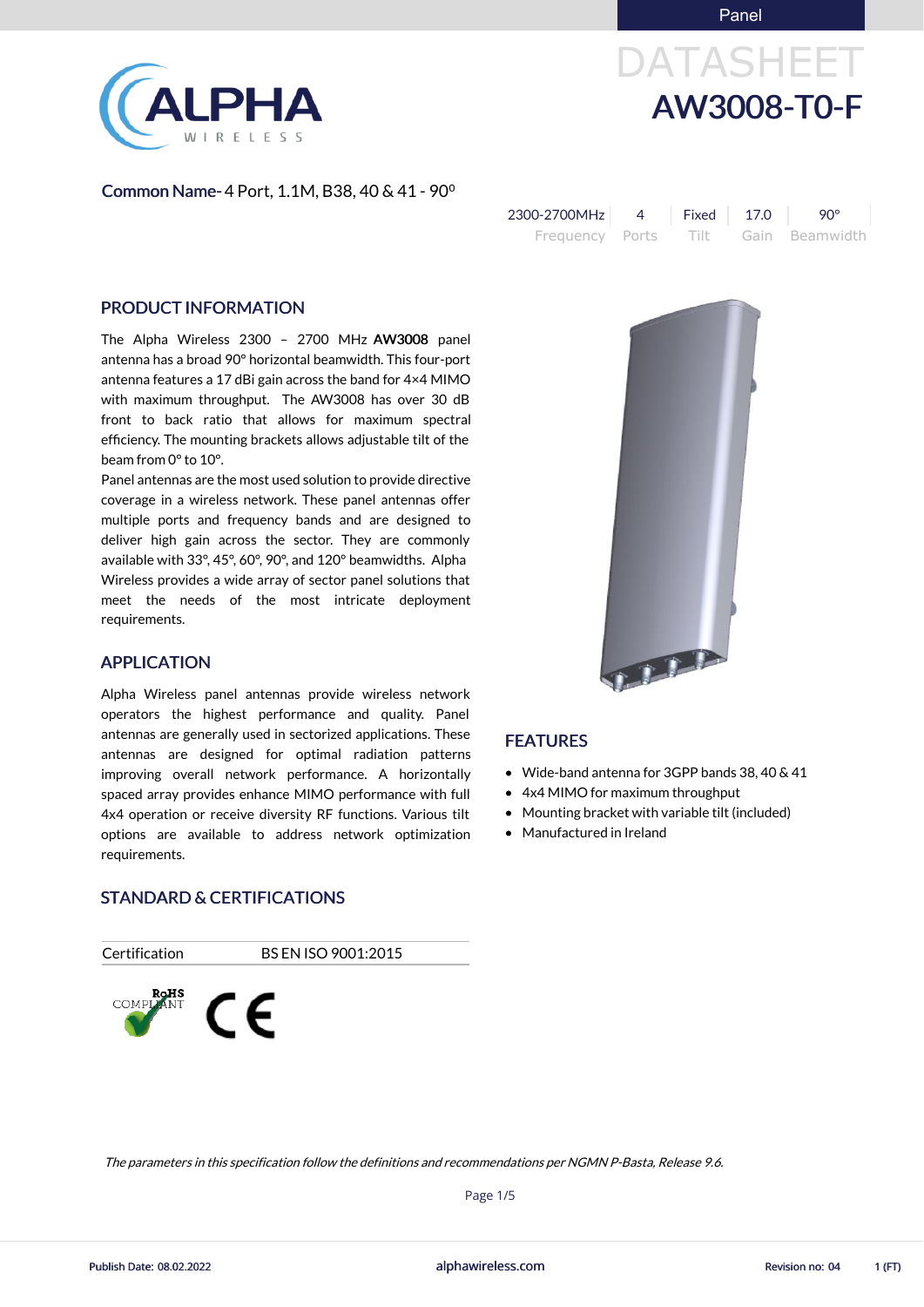

## AW3008-T0-F

### TECHNICAL SPECIFICATION

| <b>Electrical Specifications</b>        |       |            |                     |  |
|-----------------------------------------|-------|------------|---------------------|--|
| <b>Frequency Range</b>                  |       | <b>MHz</b> | 2300-2700MHz        |  |
| Polarisation                            |       | Degree     | +/-45° Slant Linear |  |
| Gain                                    | Basta | dBi        | $16.5 \pm 0.5$      |  |
|                                         | Max   | dBi        | 17.0                |  |
| Azimuth Beamwidth                       |       | Degree     | 90°                 |  |
| <b>Azimuth Beam Squint</b>              |       | Degree<    | 3 <sup>0</sup>      |  |
| Elevation Beamwidth                     |       | Degree     | 7 <sup>0</sup>      |  |
| <b>Electrical Downtilt</b>              |       | Degree     | T <sub>0</sub> °    |  |
| <b>Electrical Downtilt Deviation</b>    |       | Degree<    | 1 <sup>0</sup>      |  |
| Impedance                               |       | Ohms       | 50                  |  |
| <b>VSWR</b>                             |       | $\prec$    | 1.5                 |  |
| <b>Return Loss</b>                      |       | dB         | 14                  |  |
| Isolation                               |       | dB         | 25                  |  |
| Front to Back Ratio: Total Power +/-30° |       | dB         | 30                  |  |
| Upper Sidelobe Suppression, Peak to 20° |       | dB         | 18                  |  |
| <b>Cross-Polar Discrimination</b>       |       | dB         | 16                  |  |
| Maximum Effective Power Per Port        |       | W          | 150                 |  |

### Representative Pattern Files





Azimuth **Elevation** 

For radiation pattern files, please login at www.alphawireless.com

alphawireless.com

Publish Date: 08.02.2022 **Revision no: 04** alphawireless.com **Revision no: 04** 1 (FT)

Page 2/5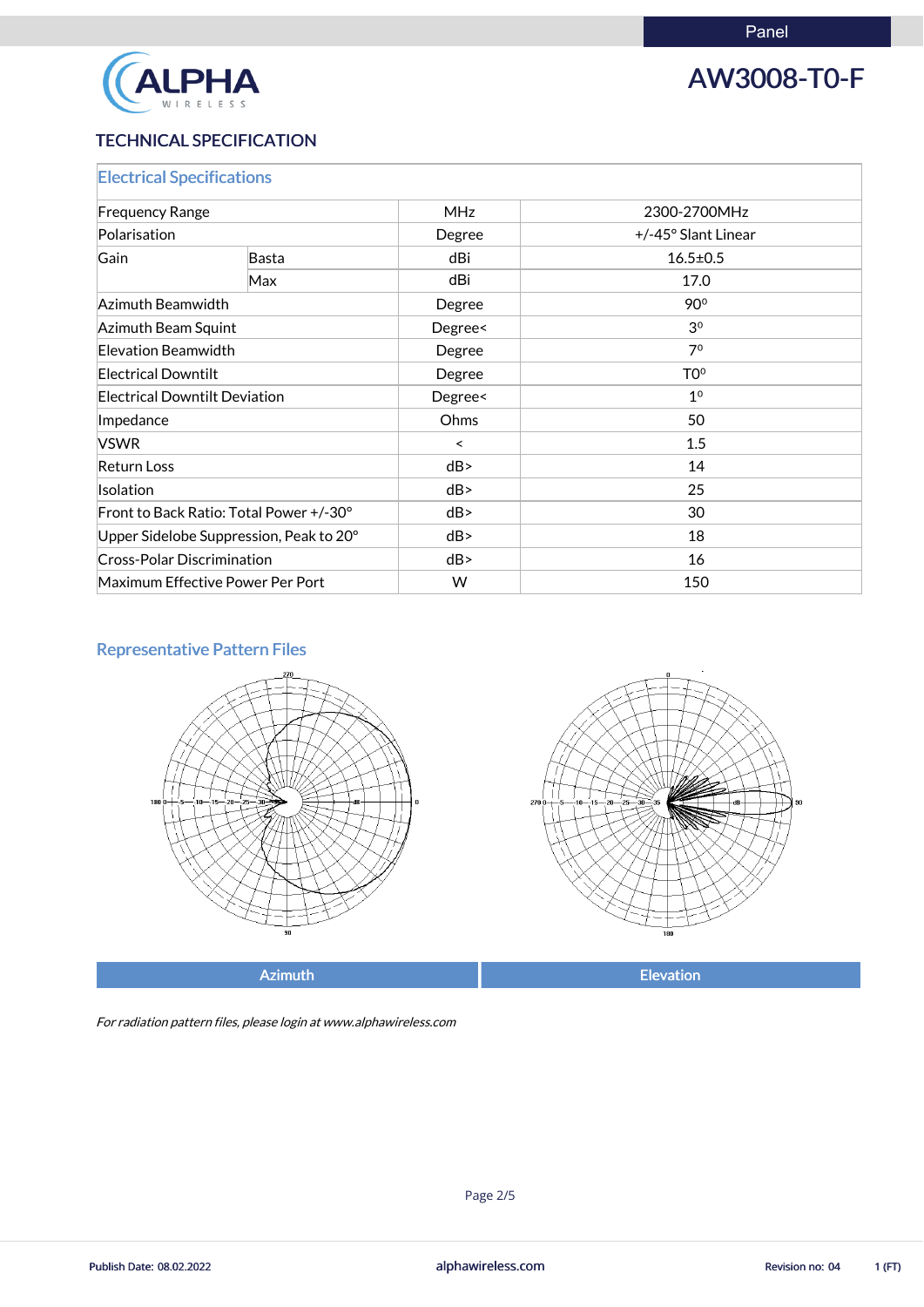

# AW3008-T0-F

### TECHNICAL SPECIFICATION

|  |  |  | <b>Mechanical Specifications</b> |
|--|--|--|----------------------------------|
|  |  |  |                                  |

| Dimensions                                      | $mm$ (in)                    | $1053(41.4) \times 280(11) \times 85(3.3)$ - (L x W x H) |
|-------------------------------------------------|------------------------------|----------------------------------------------------------|
| Packing Size (LxWxD)                            | mm (in)                      | $1123(44.2) \times 340(13.3) \times 178(7)$              |
| Net Weight (antenna)                            | kg (lb)                      | 9(19.8)                                                  |
| Net Weight (mount)                              | kg (lb)                      | 1.5(3.4)                                                 |
| <b>Shipping Weight</b>                          | kg (lb)                      | 10.5(23.1)                                               |
| Connector Type (Female)                         |                              | $4.3 - 10$                                               |
| Connector Quantity                              |                              | $\overline{4}$                                           |
| <b>Connector Position</b>                       |                              | <b>Bottom</b>                                            |
| Windload Frontal (at Rated Wind Speed: 150km/h) | $N$ (lbf)                    | 320(72)                                                  |
| Windload Lateral (at Rated Wind Speed: 150km/h) | $N$ (lbf)                    | 120(27)                                                  |
| Survival Wind Speed                             | $km/h$ (mph)                 | 200 (125)                                                |
| Radome Material                                 |                              | <b>UV-Stabilised PVC</b>                                 |
| Radome Colour                                   | <b>RAL</b>                   | 7035 (light grey)                                        |
| <b>Product Compliance Environmental</b>         |                              | <b>RoHS</b>                                              |
| <b>Lightning Protection</b>                     |                              | <b>DC Grounded</b>                                       |
| Cold Temperature Survival                       | $^{\circ}$ C ( $^{\circ}$ F) | $-40(-40)$                                               |
| Hot Temperature Survival                        | $^{\circ}$ C ( $^{\circ}$ F) | 70 (158)                                                 |

### Array Layout and RET Information

| Array | Frequency<br>MHz | Ports   |
|-------|------------------|---------|
|       | 2300 - 2700      | $1 - 2$ |
| Y2    | 2300 - 2700      | $3 - 4$ |



 $Y1$ 

 $Y<sub>2</sub>$ 

Note: Box sizes do not

represent antenna sizes.

alphawireless.com

Page 3/5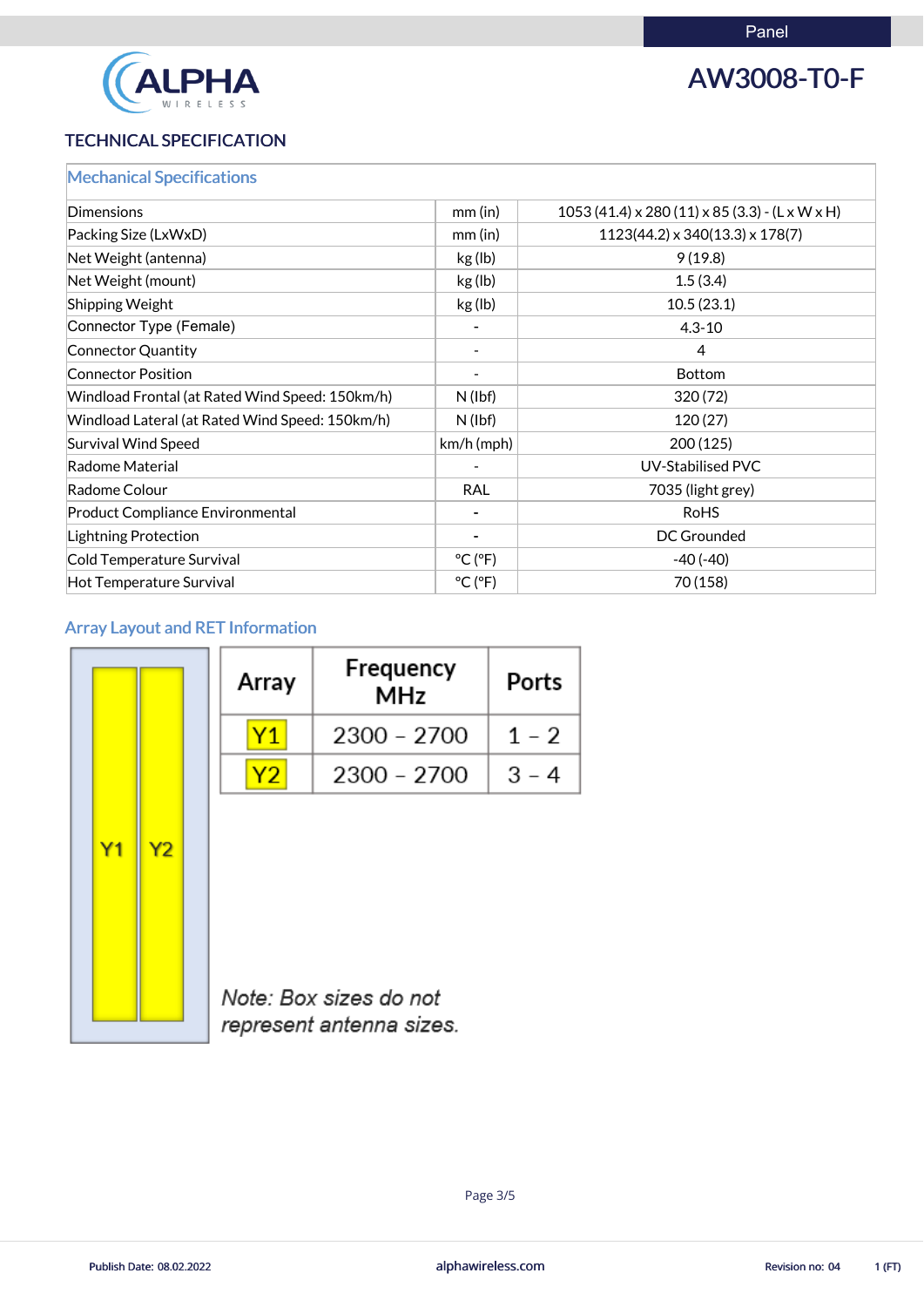



#### All measurements are in mm (in)



Page 4/5